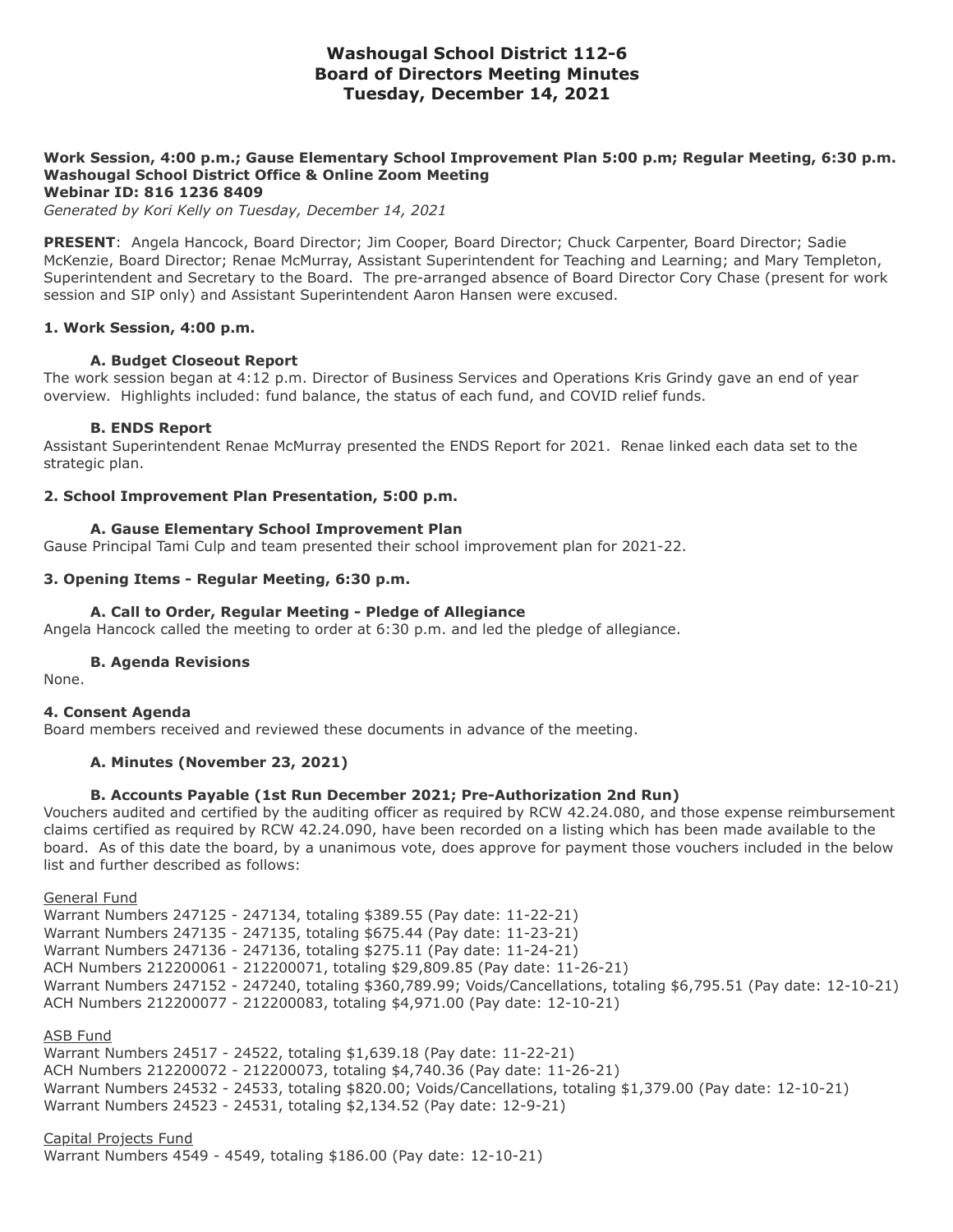## **C. Payroll (November 2021; Pre-Authorization December 2021)**

General Fund (\$3,764,469.97) Warrant Numbers 1000852 - 1000853, totaling \$5,102.04 (Pay date: 11-30-21) Warrant Numbers 247137 - 247151, totaling \$601,964.92 (Pay date: 11-30-21) ACH Numbers 212200075 - 212200076, totaling \$20,705.42 (Pay date: 11-30-21) Non-Warrants, totaling \$3,136,697.59 (Pay date: 11-30-21)

## **D. Budget Status (September 2021; October 2021)**

#### **E. Personnel**

# Appointments:

Jenna Igwe, Health Room Assistant, DO (CRGE), effective 11/29/21 Nancy Schluter, Student Support Assistant, CCMS, effective 11/29/21 Justin LeNoir, Night Custodian - Temporary, WHS, effective 12/6/21 Darla Roberson, Health Room Assistant, WHS, effective 12/9/21

## Termination:

Catherine Boettcher, Cook/Cashier, WHS, effective 11/10/21

## Retirements:

Loretta Layton, Para, HES, effective 12/17/21

## **F. Contracts**

#### **G. Donations**

Canyon Creek Middle School Boosters: 15 outdoor picnic tables valued at \$15,000 for Canyon Creek Middle School and Cape Horn-Skye Elementary School.

Global Support and Development: shoes, coats, athletic wear, undergarments and hygiene supplies valued at \$17,791. Shoes are for Columbia River Gorge Elementary and remaining items district-wide.

## **H. ASB Club Constitution - Zumba Club**

## **I. Approval of Consent Agenda**

Chuck Carpenter moved to approve the consent agenda as presented, and Jim Cooper seconded. The motion carried unanimously.

## **5. Oath of Office**

## **A. New and Re-elected Board Directors Oath of Office**

Superintendent Mary Templeton administered the Oath of Office for board directors Chuck Carpenter and Sadie McKenzie. Congratulations and welcome new and returning board members.

## **6. Annual Board Organization**

## **A. Call for nominations/elections for President, Vice-President and Legislative Representative (roll-call vote)**

Angela Hancock nominated Cory Chase as president, and Chuck Carpenter seconded the nomination. There were no further nominations or discussion. Cory Chase was re-elected president by unanimous roll-call vote as follows: Hancock, aye; McKenzie, aye; Carpenter, aye, Cooper, aye.

Nominations were opened for vice-president. Chuck Carpenter nominated Angela Hancock as vice-president, and Jim Cooper seconded the nomination. There were no further nominations or discussion. Angela Hancock was re-elected vicepresident by unanimous roll-call vote as follows: Hancock, aye; McKenzie, aye; Carpenter, aye, Cooper, aye.

Nominations were opened for Legislative Representative. Jim Cooper nominated Chuck Carpenter, and Angela Hancock seconded. There were no further nominations or discussion. Chuck Carpenter was elected legislative representative by unanimous roll-call vote as follows: Hancock, aye; McKenzie, aye; Carpenter, aye, Cooper, aye.

## **7. Comments**

#### **A. Comments - Board of Directors**

Chuck Carpenter shared that there is a band concert at the high school on Thursday at 7:00 p.m.

Jim Cooper welcomed Sadie to the board, and re-welcomed Chuck. Jim also thanked Renae McMurray for the work session presentation, Gause Elementary staff for the school improvement presentation, and the CCMS Boosters and GSD for their generous donations.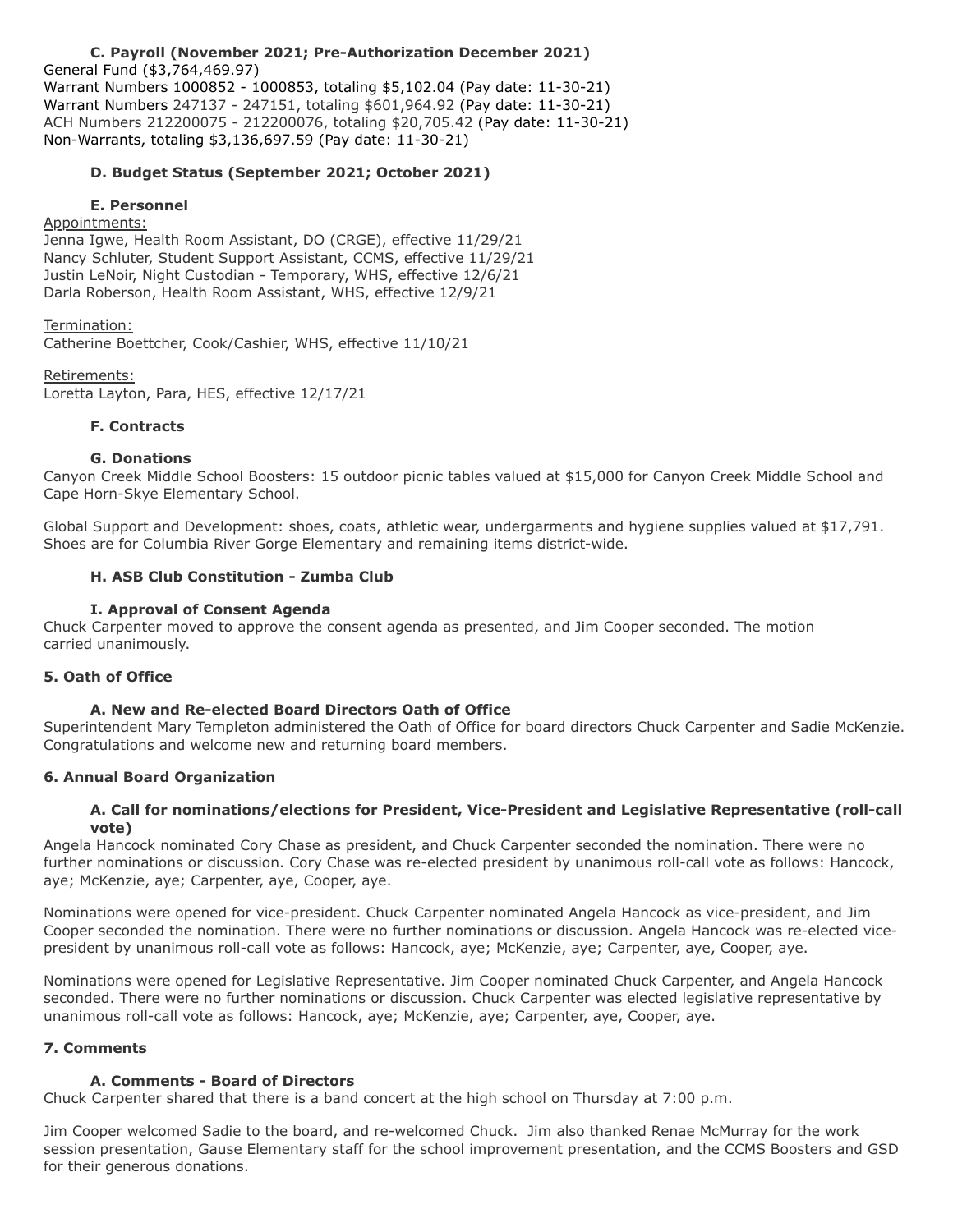Sadie McKenzie thanked everyone for welcoming her to the board and said she is excited to get started.

Angela Hancock welcomed Sadie and re-welcomed Chuck. She thanked Gause Elementary for their SIP presentation, Kris for her budget presentation, and Renae for the ENDS report. She wished everyone a safe, peaceful winter break.

## **B. Student Representative Report**

WHS Student Lana White shared there is a lot of tension at school since coming back after so long. She said especially the underclassmen, since the last time they were in school they were in middle school. She said there is a need to build community.

## **C. Superintendent's Update**

Superintendent Mary Templeton said there is a lot going on in the district, and she is headed to a basketball game after the meeting. There have been many holiday concerts the past two weeks, and WHS band concert is Thursday night. Mary turned it over to Kris Grindy to share some good news from the maintenance department. Kris introduced Maintenance Supervisor Jessica Beehner who joined the team in July. Jessica shared that the district received an energy grant from Clark PUD for LED exterior lighting projects at Washougal High School, Gause Elementary School, and Hathaway Elementary School. The total project cost for these sites is \$92,598.15, and with Clark PUD incentives and grant funding, the total cost to WSD is zero. The district will also have an energy savings of over \$8,000 annually. The district will also be able to install 8 new light fixtures on and around the portables at Hathaway Elementary School. These extra lights will provide much needed added brightness and security to the area. Jessica thanked Clark PUD, especially Bill Hibbs, for their generosity.

Assistant Superintendent Renae McMurray welcomed Sadie, and said welcome back to Chuck. Renae shared there are concerts at both Gause and Hathaway coming up.

## **D. Citizen Comments - General**

Wendi Moose spoke via zoom thanking the board for keeping everyone safe. She went on to say that she gets several notices a week of positive cases in her kids schools, and that is why they are wearing masks.

Melanie Wilson spoke via zoom stating that we should lean into social emotional learning (SEL) due to the surgeon general's report on mental health. She went on to say there are real problems that the community can help solve, instead of a phony culture war.

Mimi Latta spoke via zoom supporting the board's efforts to keep everyone safe and enforcing the rules on masks. She said there are voices against this, but the district cannot afford the lawsuits that would come if the district ignored the law.

Patricia spoke in person and said that everyone on the board took the oath of office and that we have the best constitution. She said God bless you all and Merry Christmas.

Cindy O'Mealy submitted written comment thanking the board for upholding the masking policy and for taking COVID seriously. She also said she was an educator for 43 years and was never instructed to teach Critical Race Theory.

Pat Castillo submitted written comment thanking the board for continuing to abide by the state and local health mandates. She also thanked the board for not allowing misinformation to dictate and bully them into putting our children at risk.

Friends of WashougalMoms submitted written comment stating that the public release for the May 11th meeting was falsified and the whole statement was manipulated. There were two attachments included that asked questions and then answered them.

John Latta submitted written comment supporting the board's efforts to keep in-person education safe by enforcing the rules concerning masks and COVID vaccines.

Mimi Latta submitted written comment saying that the board's state recognized excellence has been under attack by outsiders and local sympathizers because the district requires masks to be worn to protect kids.

#### **8. Future Agenda Items**

None.

## **9. Board Evaluation**

#### **A. Evaluation - Google Form**

The evaluation form is available online for board members to complete.

#### **10. Adjourn**